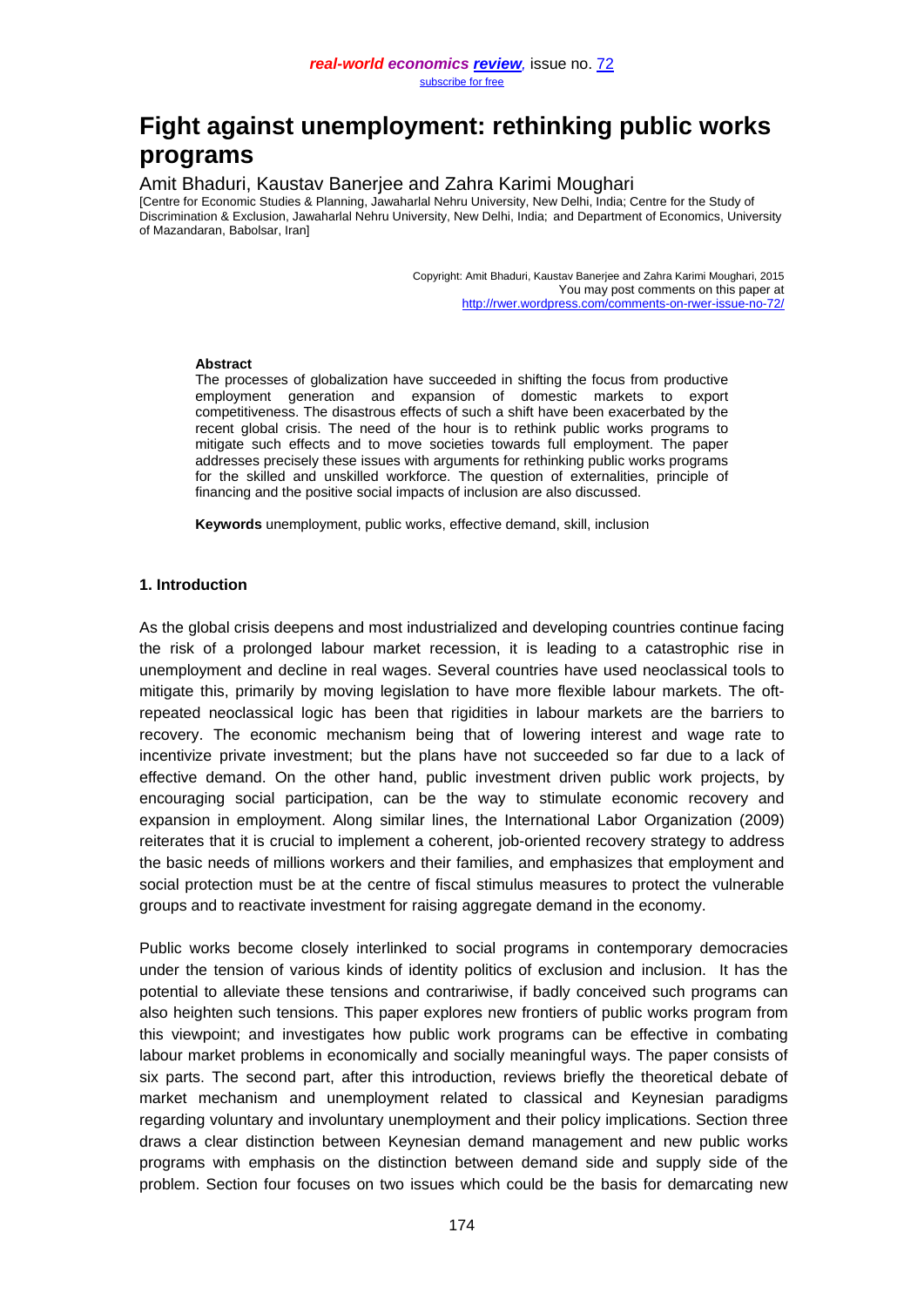employment policies, i.e. public works programs with and without skill components relating it to questions of benefits, externality and labour productivity. Section five discusses the principle of finance sharing of public works programs and its possible effects on inflation and private investment. In the last section, we conclude with a discussion of possible inclusion benefits of newly designed public works programs.

#### **2. Market mechanism and unemployment**

The issue that divides economists most sharply into opposing camps is unemployment because it impinges directly on how the relation between the market and the state affects the majority of citizens in market democracies. The course of the debate and policies reflect this abundantly. Keynes rejected the concept of voluntary unemployment as misleading, the classics and neo-classics insists on it in various ways to date. The debate does not die down and, at every turn with the revival of the ideology that, "the market always knows the best and reconciles public with private interest", the notion of voluntary unemployment continues to be recreated in new mathematical guises, basically as choice between leisure and work,<sup>1</sup> search under incomplete information<sup>2</sup>, persistent frictional unemployment;<sup>3</sup> even Marx's notion of the "reserve army of labour"4 may be reinterpreted with some twist as natural rate of unemployment defined by the Phillips curve<sup>5</sup> formulation and non-accelerating inflation rate of unemployment (NAIRU) $6$ . Fashions come and go, but unemployment continues to haunt market democracies, at times with a low rate, but at times at threateningly high rates, as in parts of Europe today.

The alternative understanding associated with the names of Keynes and Kalecki places at the centre of the problem of unemployment deficient demand in the market for products, not for labour. Marx diagnosed lack of demand and under-consumption as a recurrent problem of capitalism with insightful comments about how money interferes with Say's law in his formulation of money-capital-money circuit.<sup>7</sup> Never the less, his theory was incomplete in a crucial respect in so far as he failed to link his theory of exploitation of individual worker with the theory of realization of aggregate surplus through adequate demand in the market. Greater exploitation of individual worker creates more surplus value per worker; however unless we know how many workers would be employed by the capitalists in view of market demand the total surplus that can be realized into monetary profit is indeterminate. That essential link was provided by Kalecki<sup>8</sup> in his theory of profits along with his theory of mark up pricing pointing out the link between money wage and the price level. Keynes with his circle of economists in Cambridge developed the same theory independently enriching it with the theory of how the multiplier works as a convergent geometric series.<sup>9</sup> how money as a store of value in an uncertain world interferes to create deficiency in demand and ineffectiveness in monetary policy. He also questioned the policy lowering money wage by pointing out the link between price and money wage (also pointed out by Kalecki) which makes real wage an endogenous variable unsuitable as a policy instrument.

 <sup>1</sup> See Lucas (1981), *Studies in Business Cycle Theory*.

<sup>2</sup> See Diamond (1982) on Search unemployment.

<sup>3</sup> See Pigou (1933) *Theory on Unemployment.*

<sup>4</sup> See Marx (1885) *Capital,* Volume I.

<sup>5</sup> See Phillips (1958) *The Relationship between Unemployment and the Rate of Change of Money Wages in the United Kingdom 1861–1957*, [Economica.](http://en.wikipedia.org/wiki/Economica)

<sup>&</sup>lt;sup>6</sup> See Friedman (1968) The role of monetary policy <sup>7</sup> See Marx, (1893) Capital Vol. 2.

<sup>&</sup>lt;sup>8</sup> See Kalecki, (1971) *Selected Essays on the Dynamics of the Capitalist Economy.*<br><sup>9</sup> See Kahn, (1931) *The relation of home investment to unemployment*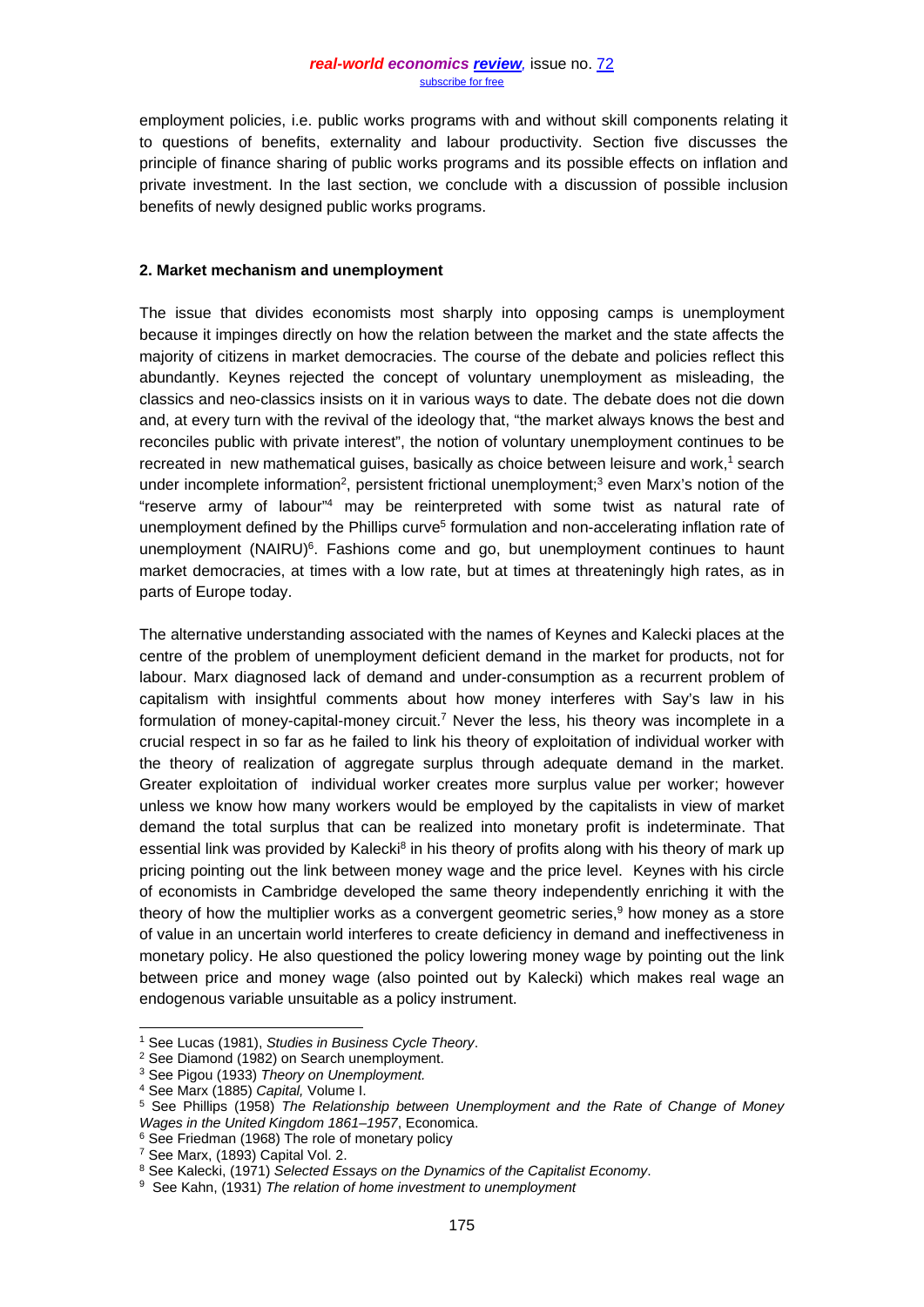Keynes and Kalecki provided economists with the powerful idea that, income determination should be viewed as a circular process in which expenditure determines income breaking the analogy between the individual and the society. Aggregate income is driven by aggregate demand, consisting of the level of consumption and investment expenditure and net export surplus in an open economy. The link with under-consumption theory and class distribution of income is clear. Redistribution in favour of the working class with a higher propensity to consume would stimulate demand. Higher public and private investment would also stimulate demand, but higher private investment would requires a better "climate for private investment" which is usually difficult to achieve in depressed situations, particularly in the short run. Similarly, achieving greater export surplus would increase the size of the domestic market. However, one country's export is another country's import in a zero sum game. It is hard to see how this can be achieved by most countries suffering from unemployment in a globalizing world.

Keynes (1936) argued that market economies have two fundamental failings: they are incapable of generating full employment and of improving the income distribution when are left to their own devices. So, governments must intervene to solve the market failures. Public works circumvent the problems of relying on private spending and investment for full employment. Robinson (1949) had analysed how public works can serve as a counterweight to the fluctuations in investment undertaken by profit seeking entrepreneurs. Public spending on employment-intensive activities tends to have a high multiplier. Public investment represents a major opportunity to generate both employment and address some development  $challenges. However, Kalecki<sup>10</sup> had clearly foreseen the tension that creeps up between$ capitalists and workers when States followed continuous full employment policies over time. The relation between the market and policies to tackle unemployment is indeed fraught with tensions in a democracy<sup>11</sup>.

In contemporary times, public works schemes are viewed by many economists as programs of promoting inclusive development.12 Such programs can modify the economic growth path, so as to include segments of the population that have been hitherto excluded from remunerative productive employment; This could potentially also lead to a reduction in a number of other social and economic costs which tend to increase along with unemployment. Hence, designing a new kind of public work programs, with direct involvement of local communities, will make a maximum impact in creating jobs and will help to raise productivity and skills to empower people in deprived regions and will mitigate ecological problems; eventually even private investment would "crowd in" as the domestic market expands to revitalize the whole economy.13

<sup>&</sup>lt;sup>10</sup> See Kalecki (1943) for Political Aspects of Full Employment, where he underlines this tension.<br><sup>11</sup> Marx had argued rather optimistically that the right of the working class to vote would turn out to be

incompatible with private ownership of property because it would lead from "political to social emancipation" of workers.

<sup>12</sup> See for example, Minsky 1986; Mitchell 2001; Bhaduri 2005; Hirway 2006; and Kregel 2006.

<sup>13</sup> See (ILO 2009) *"Global Jobs Pact"*, which argues for environment friendly and labour intensive public works to combat prolonged joblessness and its social – economic consequences. ILO assessment of employment effects of different fiscal measures has revealed that "the greater the employment orientation of the measure, the stronger the stimulus for the real economy.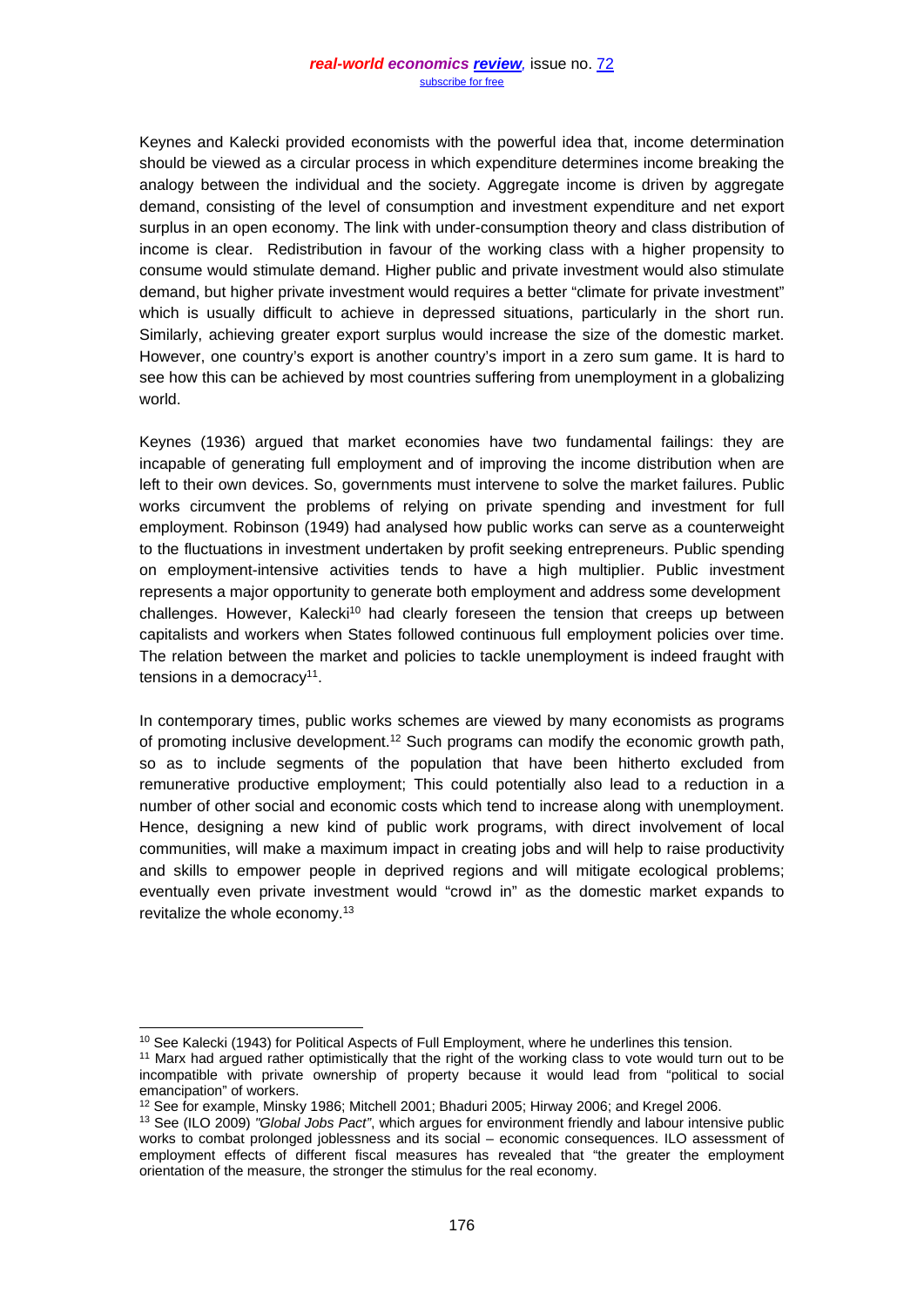#### **3. Public works: demand side vs. supply side**

The management of aggregate demand can take many different routes and, the logic can be applied to justify in almost diametrically opposite political views. In a closed economy, employment generation through demand led growth can work in two ways, through either investment or consumption. In the former case wealth and income tax concession for the rich, restraint on wages despite productivity growth or an engineered stock market boom is attempted in trying to bring about "profit led growth". Alternatively, redistribution in favor of the poor and increase in public consumption through social welfare measures would be policies of "wage led growth" (Bhaduri and Marglin, 1990). Such policies are likely to be more effective in the short run by raising the rate of utilization of existing capacities as Keynes and Kalecki had originally argued. It was pointed out by Steindl (1953) that an accelerator-like capacity utilization effect would affect investment and, fixed investment would continue to be sluggish without higher capacity utilization. When theis capacity utilization effect is sufficiently strong , pure redistribution in favour of the rich (or support to the banks as happens in the "Stimulation package" in the U.S) may be ineffective. Globalization has also turned out to be detrimental to a pro-poor policy of wage led growth so far largely because its obsessive focus on unit cost reduction for international competitiveness at the expense of expanding the domestic market encourages restraint on wage in relation to labor productivity growth.

Multi-party democracies have to work with a short time horizon with regular accountability at election times. Although much favoured by conservative economists, the argument that improvement of private investment climate is the only way to solve the problem reaches barrier in situations of depressed economic activity and employment on this count. Improvement of business expectations is a sluggish process involving confidence building because investments in long lived fixed capital goods once made are sunk costs. Favorable business expectations have to be firmly in place for private investment climate to improve. In addition there are imponderable shocks which would require elected governments to act immediately without focus on improving investment climate. In contrast the remarkable advantage of a well-conceived public works program to fight unemployment, if necessary financed by budget deficit, has both flexibility and quick short term impact on the unemployment problem.

Escalating unemployment and low-paid insecure jobs and increasing concern about economic and social costs of raising poverty force governments to react to these problems by effective policies. In unfavourable business climate, public works scheme is an effective active labour market policy that can be used as an instrument of last resort in fighting chronic unemployment and poverty and in the meantime create valuable assets. New public work schemes, with direct involvement of local communities, can be the most efficient program to prevent unemployment and income inequality from becoming a social disruption. Developing countries typically have enormous investment deficit in infrastructure and public services, such as soil conservation, improvement of irrigation and water delivery systems, forestation, flood control, roads, drainage, sewage and sanitation, schools and health care, especially in remote and backward regions coexisting with unemployed people who are willing to work at reasonable wage but are excluded from productive employment.

In this context new public work projects can be designed in collaboration with local communities, government officials and NGOs, environment protection groups, and women rights groups. Local residents can participate in beneficial community-based activities that provide most needed infrastructures decided by them. Furthermore, engagement of local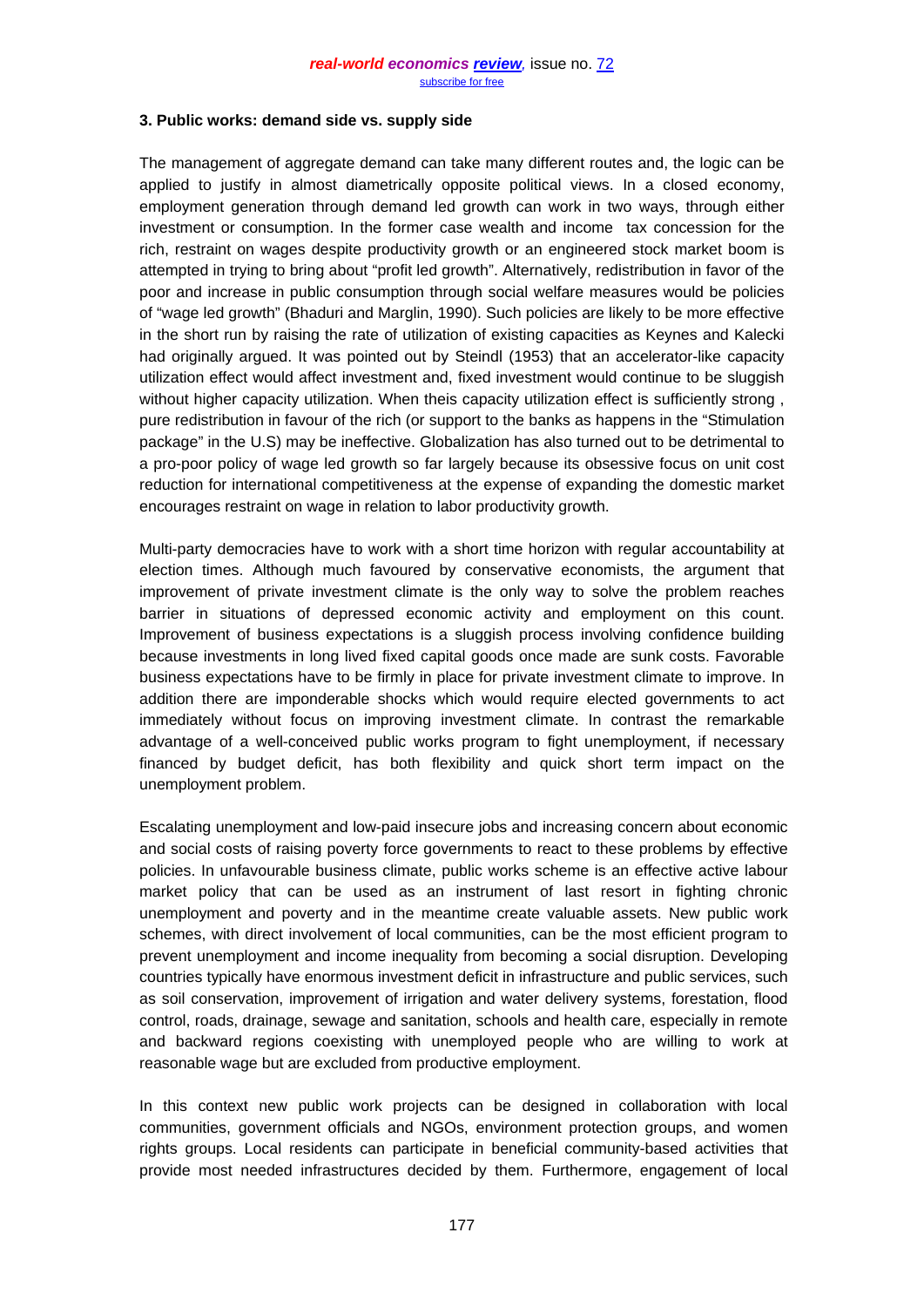community in the process of project implementation can improve community members' abilities to assume responsibility of completed projects, thus guaranteeing better maintenance of the assets created. We emphasise later in the paper how the possible disadvantages of higher inflation and over-burden of public debt which could be alleviated at least partly through a clear rethinking about the choice and design of the public investment program.

#### **4. Public works: skilled and unskilled workforce**

One of the main planks of attack against Keynesian public works programs have been the lack of focus on productivity. Old fashioned Keynesian demand management policies have been caricatured as digging holes and filling them up. Any new public works program has to face this issue along with the other problem of absorption and development of skilled labour in public works programs. This in itself is not a new problem, but has remained relatively underemphasized in the design of conventional public works programs focused exclusively on demand management with the consequence that structural problems of existing educated unemployment and skilled artisans have been seldom addressed.

However, exclusive focus on skill development for strengthening the supply side is mistaken It can turn out to be like a game of musical chairs or a long queue in which more skilled have the advantage of being reshuffled to the front, but the length of the queue does not decrease<sup>14</sup>. Unless complemented by sufficient expansion of aggregate demand not even all skilled workers, leave alone the unskilled workers would get jobs. It is a common experience in many third world countries that skilled labor largely subsidized by public money and institutions end up supplying labour to advanced countries for the lack of effective market demand in the less developed nations. Skill formation must not therefore be delinked from the design of demand generation through public works.

### *4-1. Public works without skill*

The Keynesian public works program can be thought of as a miniature wage led expansion program in local contexts. The wages earned by working on the program is partly or wholly consumed which could potentially have the multiplier effect through successive rounds of expansion. One has to distinguish between utilization of the capacities of existing stocks and building new capacities. Let us return to Keynes' metaphorical example of pyramids rather than the oft repeated one about digging holes.15 However we need to decipher the example. Pyramid building would have definitely kept the local population of slaves employed as long as it is being built. The problem however is that the pyramid has very limited local use and in fact then resembles digging and filling the holes. The emphasis on just keeping labor employed has limited relevance in a modern democracy. It increases consumption expenditure to expand aggregate demand but in the absence of expanding supply potential it can reduce inequality in consumption only by redistributing consumption between the

<sup>&</sup>lt;sup>14</sup> See Vickerey (1998) for a lucid exposition.

<sup>&</sup>lt;sup>15</sup> See Keynes in The General Theory of Employment, Interest and Money, Book III The Propensity to Consume, Chapter 10: The Marginal Propensity to Consume and the Multiplier where he states that "Ancient Egypt was doubly fortunate, and doubtless owed to this its fabled wealth, in that it possessed two activities, namely, pyramid-building as well as the search for the precious metals, the fruits of which, since they could not serve the needs of man by being consumed, did not stale with abundance. The Middle Ages built cathedrals and sang dirges. Two pyramids, two masses for the dead, are twice as good as one; but not so two railways from London to York".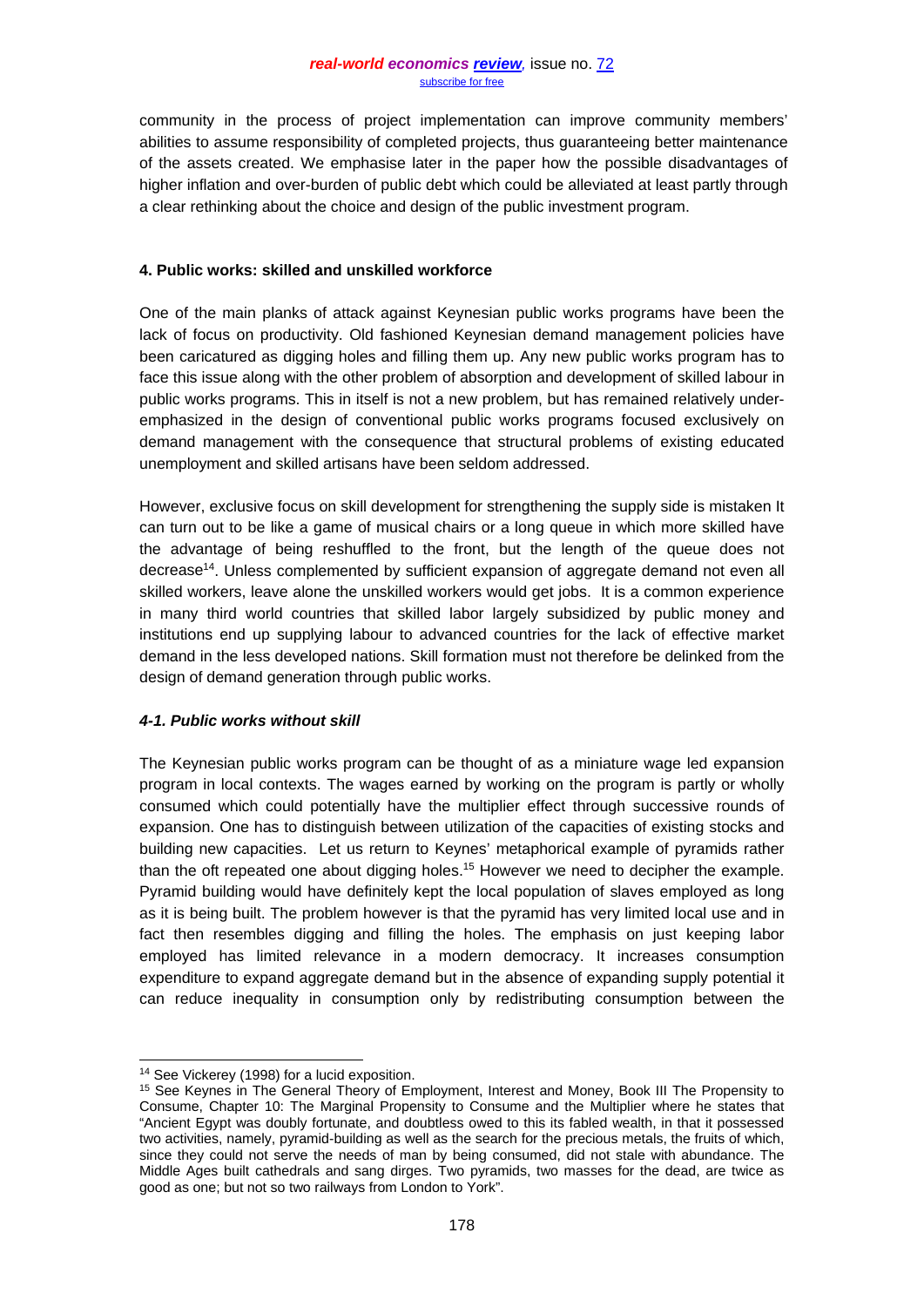employed and the unemployed through inflationary price rise or through a rationing scheme<sup>16</sup>. To be politically sustainable in a democracy labour employed in public works program must be productive. This is the first major departure from older Keynesian demand management policies in recession where demand activates underutilized supply but does not create new capacity.

Productivity can be brought in through two channels – either building productive assets (as an example, the National Rural Employment Guarantee Act in India has a list of permissible works which are designed to increase productivity) or, by increasing particular skill required for public projects. For example, public works program could give rise to a demand for cement, bricks etc which could be produced locally with technology designed with the help of the center. An interesting example of "new product" not related directly to the project could be given from Orissa-India, where the public works program done in scorching hot summer months gave rise to an immediate demand for towels and an expansion of the market. Local market demand can be made through traders bringing the supply from outside or setting up local production could arrange new supply in response to local demand, but all this would happen with varying time lags depending on the circumstances. Local supply reduces this time and a major consideration in the design of local projects is to build warehouse and storing facilities for goods. "Grain banks" exist in some parts of India mostly under private initiatives or NGOs, but detailed consideration of how supply lines of different types can be locally created and managed (with absorption of skilled labor) as complements to the project, deserves far greater attention. Indeed one way of reducing the fear of inflation is to have decentralized response through local grain storage and other supplies. Even the management of certain types of common property resources like forests, water bodies, etc. should be considered also from this standpoint.

Local politics and tensions are almost inevitable around the question of who benefits from the creation of productive assets. For example a pond or a well being built would contribute to increase in local agricultural production and benefit the local population; or the building of infrastructures like schools or roads, hospitals, children's playgrounds etc. However, not all assets need to be a public good and there could well be situations where the asset is created on private land. The question of benefits or positive externality is one of local inclusiveness and that could be the general principle of designing such public works program, e.g. a rich farmer may need a well on his private land and might be the largest employer of agricultural labor in the area. Thus indirectly a well or water source constructed on his land could boost local employment and productivity. The central problem in such a situation is to separate the ownership right of land from the use right of the public with prior consultation and a management design which gives control of water use to the larger community and not to the individual owner of the land. Theoretically a public works program could have a place for public-private partnership provided the incidence of the financial burden for these kinds of assets, separating ownership from use right.

However the problem is not simply divergence between private and the public benefit .The current literature on social exclusion points to many instances in public works program from which the socially vulnerable groups are altogether excluded or grossly marginalized. Depending on the particular context the design of projects for financing of public works needs to build into its criteria of acceptability the extent of inclusiveness involving issues of race, gender, minorities, and caste. Recent studies in India throws light on discrimination faced by

 <sup>16</sup> See Kahn, "Collected Economic Papers".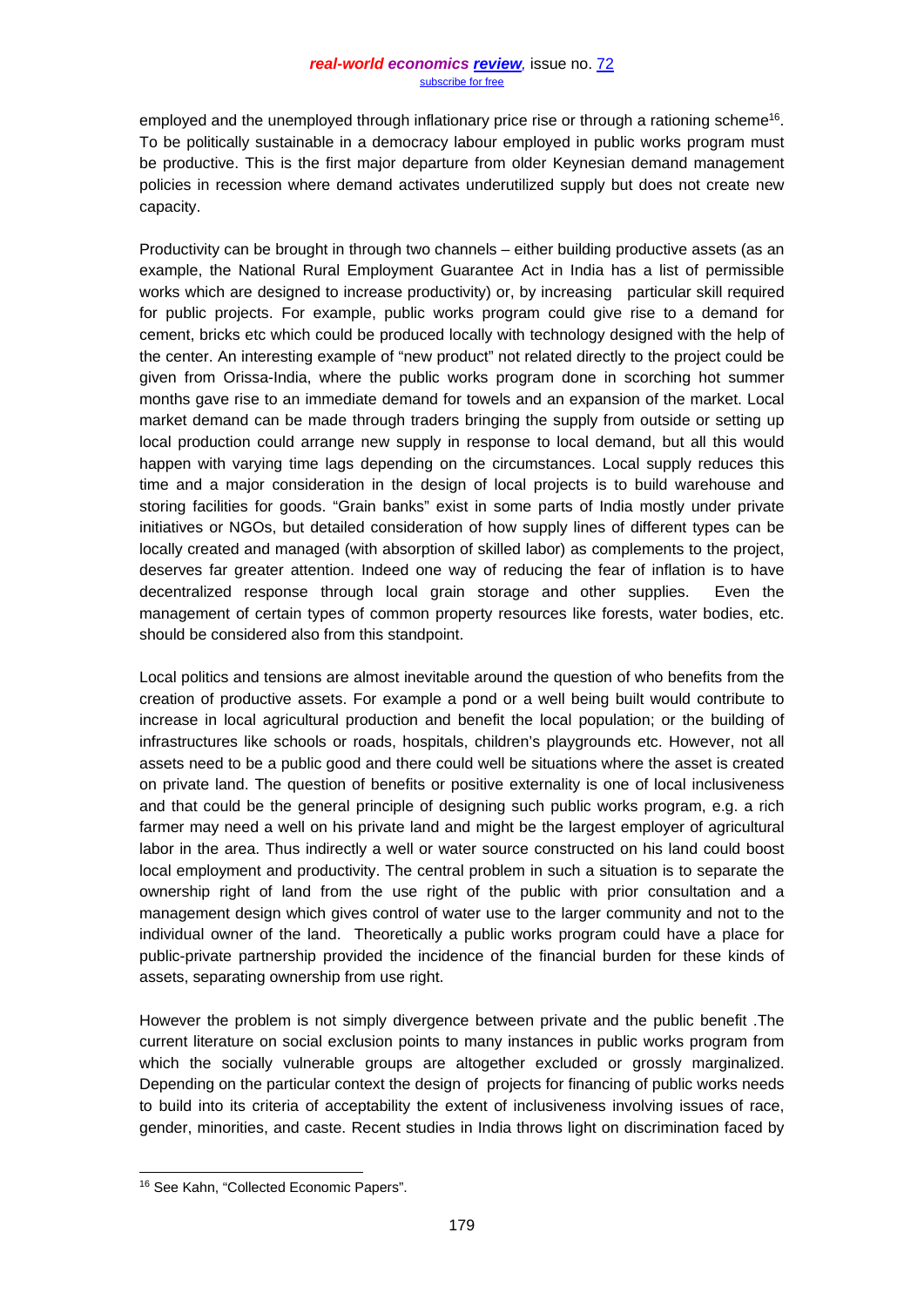excluded groups in India in matters of public health,<sup>17</sup> education<sup>18</sup> and even government sponsored food programs.<sup>19</sup> In fact, children from excluded communities grow up with this kind of stigmatization even today in India and which manifests itself in everyday forms of exclusion from government sponsored programs. The situation of women and minority groups is similar in terms of denial of access from full participation in public programs.

Similar are the problems of social exclusions due to unemployment faced by Iran. Iran's economic growth has been on the decline since 2008, Iran's unemployment and underemployment have increased considerably. At present, unemployment rate is about 11 percent, but this rate for youths is more than 25 percent, and for young women 42 percent. About 35 percent of unemployed young workers have been searching for job more than 19 months. Only 4 percent of Iranian unemployed receive unemployment benefits, and about 96 percent of unemployed who have not paid for social insurance have no access to unemployment benefits.<sup>20</sup> Unemployment is one of the most important causes of poverty and escalating social problems such as addiction, divorce and violence in Iran, which have caused raising government expenditure regarding police and prisons.

The kind of work that could be done under the new public work program would be primarily of an unskilled kind implying that it would be requiring more of repetitive manual labour. The question of labour productivity in such a program would have a limited role. The complementary increases in land productivity by creation of productive assets for simple water management, warehouses, primary schools, health centers, local forest management etc would necessarily be the major factor for direct and indirect increases in productivity. This implies that the wage share and material cost of such labour intensive activities could primarily be borne by the State. In the case of assets being created on private land, the material cost burden could be shared by the owner of the land. In this way the primary increase in local consumption demand is to be ensured through the wage channel, and basic wage guarantee could be looked upon as a generator of sustained local demand.

In such programs, however, there would be leakages. The point is to see whether this leakage is within the region/local area – e.g. the local contractor siphoning of materials or the wages being siphoned off by local powers but all wage income spent mostly locally. Formally, the leakage would act as the "saving propensity" of an indirect internalized multiplier mechanism which leads to damped demand generation locally. As opposed to this, suppose rich people take advantage and don't put the money back into local circulation. In such a case the benefit is externalized beyond the local region. The principle of financing should be accordingly drawn up particularly in case of public- private cooperation with greater possibility of externalization of benefits.

### *4- 2: Public works with skill*

The relatively neglected component of a public works program in skill formation reminds one of Adam Smith's famous observation that the extent of division of labor (read "skill") is limited by the size of the market. As already pointed out, the supply side fallacy needs to be avoided. Instead it needs to be emphasized that skill formation in itself is not a guarantee for more jobs but a reshuffling among job-seekers with fixed number of jobs determined by the size of the

<sup>&</sup>lt;sup>17</sup> See Acharya (2010) for analysis of exclusion and public health.<br><sup>18</sup> See Nambissan (2009) for examples of exclusion in schooling.

<sup>&</sup>lt;sup>19</sup> See Thorat and Lele (2004) for examples of exclusion from food programs.

<sup>&</sup>lt;sup>20</sup> See Iran Statistics Center (2015) for changes in unemployment in Iran.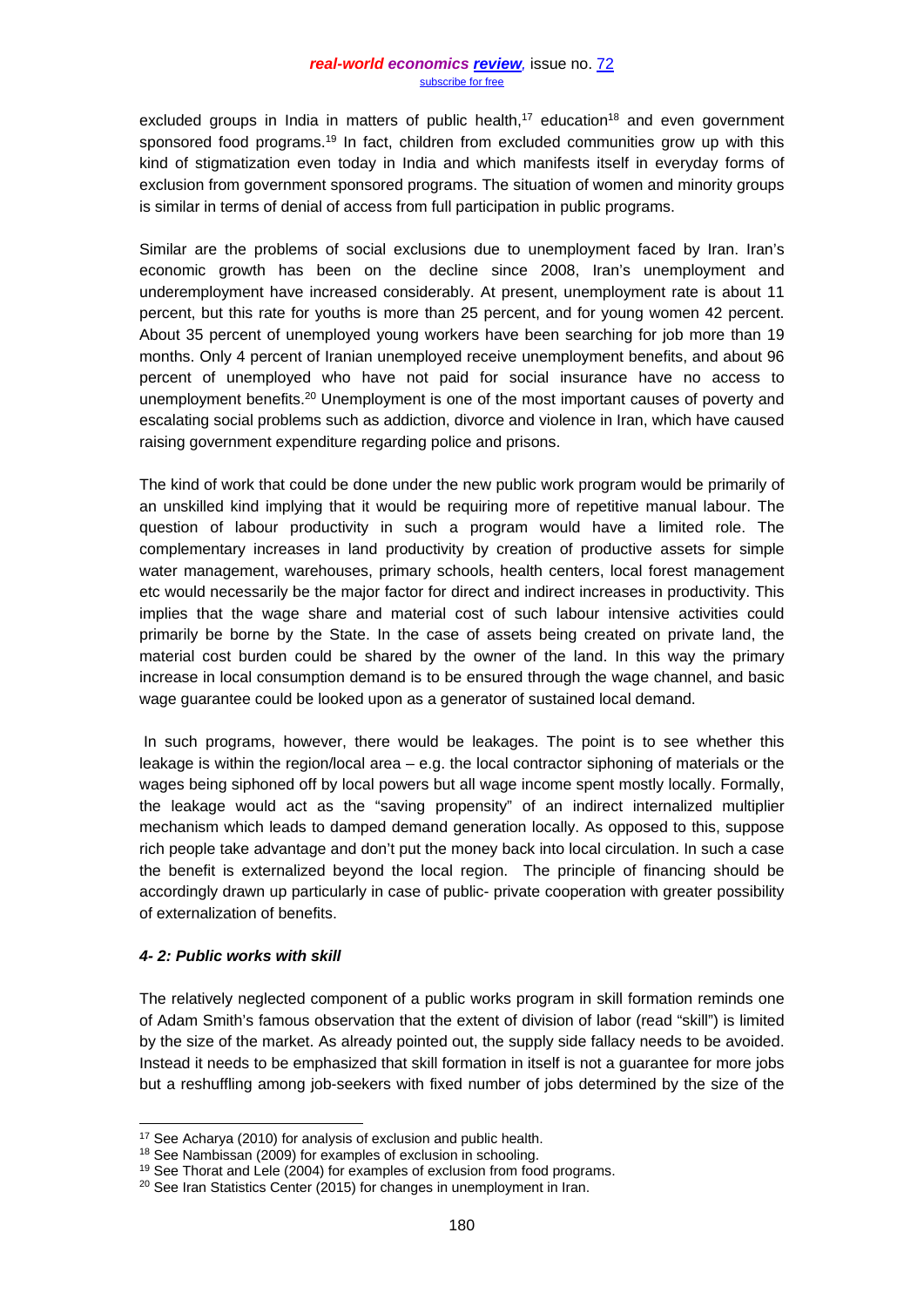market and the composition of demand (Vickerey, 1998). Training for skill development is usually of the vocational kind but it does not interfere with the basic idea that without demand creation more jobs cannot happen. The principle is the same everywhere, say for example in a university. Not all people who apply will find a place in the same university. Given limited capacity in the university, it would raise the bar and ask for higher qualifications for applying. All this will do is to put some people at the head of the queue but not shorten the queue as in the game of musical chairs with limited seats.

Skill formation can be linked to the issue of raising effective demand in two ways. Returning to the earlier idea of profit led growth, skill formation can raise profitability of investment by reducing search for the right skill by an enterprise and the required sharing skill formation cost through extensive consultation and tie-up with industries. The apprenticeship model in Germany could be a possible sort of model to consider in this context.

The financing principle has to be flexible for skill formation depending on how and to what extent it is internalized as benefit by public and private sector. Skill creation and absorption with short time lags need emphasis with longer on the job training rather than putting the entire burden on publicly funded schooling. On the job training and longer duration of training would become crucial in terms of skill creation and hence retention in the same industry or firm-specific skills.

One immediate policy could be to create a pool of available skilled people through registration and developing government sponsored service centers in various cities and even small towns. The needed skill can be provided from these centers for commonly needed services including not merely plumbing, electrical and construction works, but also nursing for the sick and caring for old and disabled people. It is essential for the quality of service to be maintained by evaluation with feedback from the client, and giving only a retention fee to the service provider. The rest has to be collected on satisfactory completion of service from the client on a piece-meal basis for each job. This method would not only keep some supervisory check but would indicate indirectly what services are in relatively short supply. The economic principle of relative scarcity may then be applied to raise the relative price of those services or to help with government subsidies.

### **5. Inflationary pressures of public works**

Concern about inflation is often raised in connection with public works programs. Some economists insist that higher fiscal deficits lead to higher inflation. The argument goes, if government spends more in creating employment for the poor, in providing infrastructure, basic facilities, providing better health care, drinking water, mid-day meals etc., it essentially falls short of earning revenue. To cover that deficit might take to printing money which will lead to an inflationary pressure. Alternatively, if the government borrows from the market (against bonds lowering interest rate) it leads to "crowding out" of private investment. This issue essentially reduces to whether the Government fights serious unemployment and provides basic facilities to its poorer citizens or suffers paralysis from the fear of possible fall outs of fiscal deficit? Once the focus of this debate shifts to (a) emphasizing the matching of demand and supply through formation and expansion of local markets through decentralization, and (b) the need for socializing consumption of some essential commodities for the poor through social rather than private money wage, the problem of inflation becomes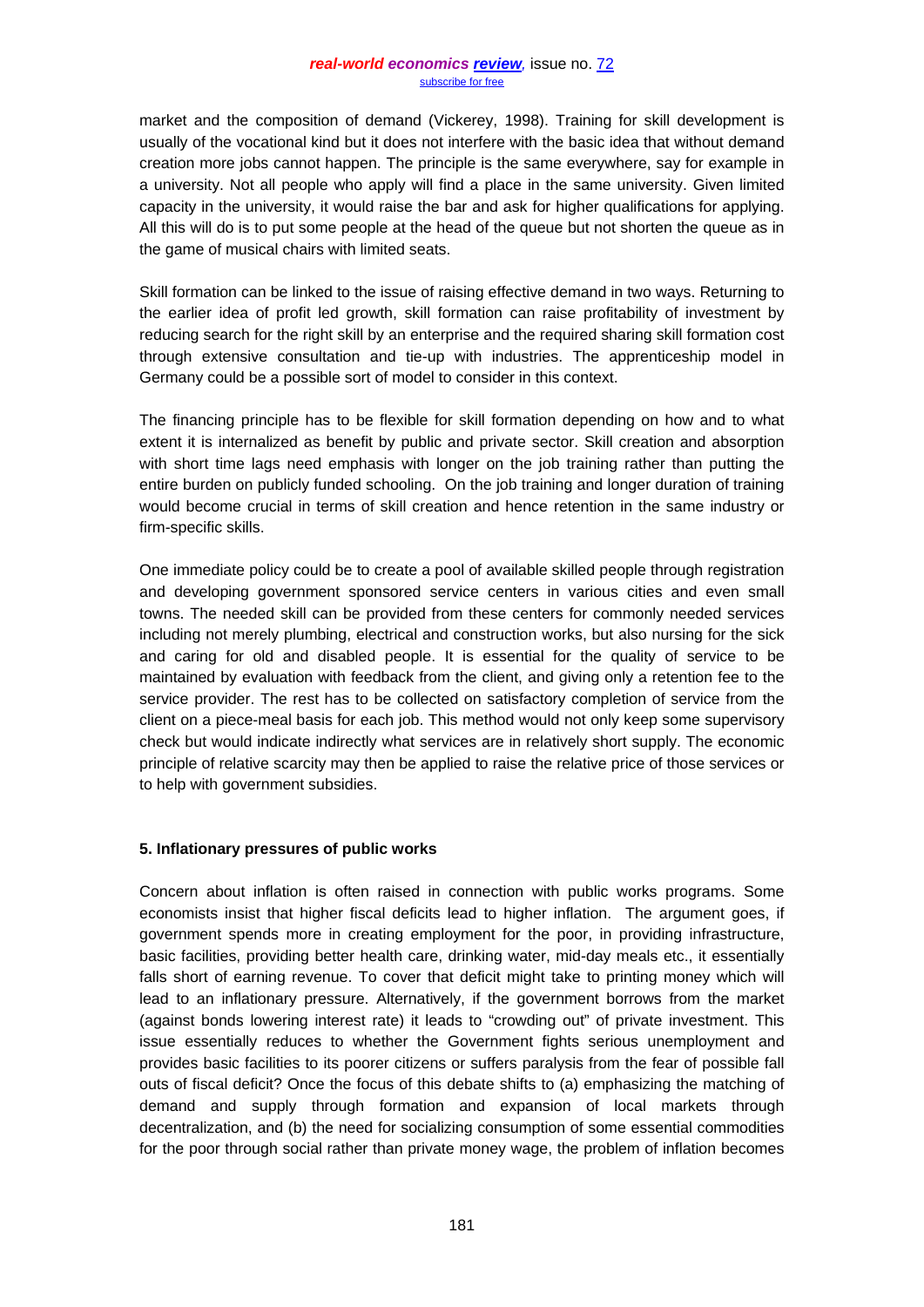less unmanageable. And, this might be a better approach to tackle the problem than through conventional debates on fiscal and monetary policies.

The current obsession with growth rates and fiscal deficits, prevalent amongst policy makers and economists globally, has its lineage in orthodox economic theory. Most governments under the aegis of globalization usually use the trade off between inflation and unemployment (i.e. if one targets unemployment there will be higher inflation), as an excuse to not pursue full employment policies. Just as the Great Depression was setting in, the British Treasury released a White Paper in 1929 called, "memorandum on certain proposals relating to unemployment" which laid out the theoretical foundations for the view that the government should at all times balance the budget – in effect refraining from expenditure in mitigating unemployment. The Treasury view was a response to Lloyd George's suggestion that the British government should spend more money on public works to tackle the increasing unemployment. Old views continue to be revived to disable governments from fighting unemployment

Broadly, there are two ways to finance an increase in government spending: tax the rich or borrow either from the central bank (deficit financing) or from the market.

Let us assume that there exists a demand constraint rather than a supply bottleneck. Let us take the case of a typical social sector scheme where workers work on a public work program and are paid wages in cash or grains or both (essentially food for work programs, unskilled public works etc.). We concentrate on deficit borrowing as the route taken by the government to finance such a scheme. What is by and large true for contemporary times is that the majority of the workforce in the unorganized sector lives at below subsistence levels. Thus any increase in wage incomes of the poorest would mean that it would be consumed. The mechanism is deceptively simple – the government injects money (in public works) which leads to an increase in incomes and output by an amount more than the injection. This is what economists call the "multiplier" mechanism. Effectively, higher income means higher spending and hence more income - which means that there would be an increase in the government's tax revenue collection (even with unchanged tax rates). Similarly the increase in labour productivity through skill formation, if absorbed locally can also lead to successive rounds of multiplier effects. So higher governmental spending does not necessarily mean higher deficits.

The increase in social sector spending leads to two situations being conjured up by the economic orthodoxy: (a) the government will borrow out of a fixed pool of savings hence leaving lesser investment for the private players thus "crowding out" of private investment; and, (b) to cover that deficit it might take to print money which in effect will lead to an inflationary pressure. First, through the multiplier mechanism, increased incomes mean that households increase consumption expenditure and savings. So increased government spending does not eat away the pool available for private investment (the crowding out effect) but in fact increases the pool (a sort of crowding in). Hence higher government spending by deficit financing would actually lead to a scenario where the fiscal deficit finances itself through the multiplier mechanism. The second strain of thought (i.e. more money means more inflation) is associated with various versions of Monetarism (Friedman) and forms the intellectual backbone of arguments to curb state action in the social sector and more privatization. Given demand constraint, more injections would give rise to more output and thus more money would not necessarily "chase" the same goods and hence would not give rise to inflation. The bogey of "sound finance" was precisely raised and articulated to usher in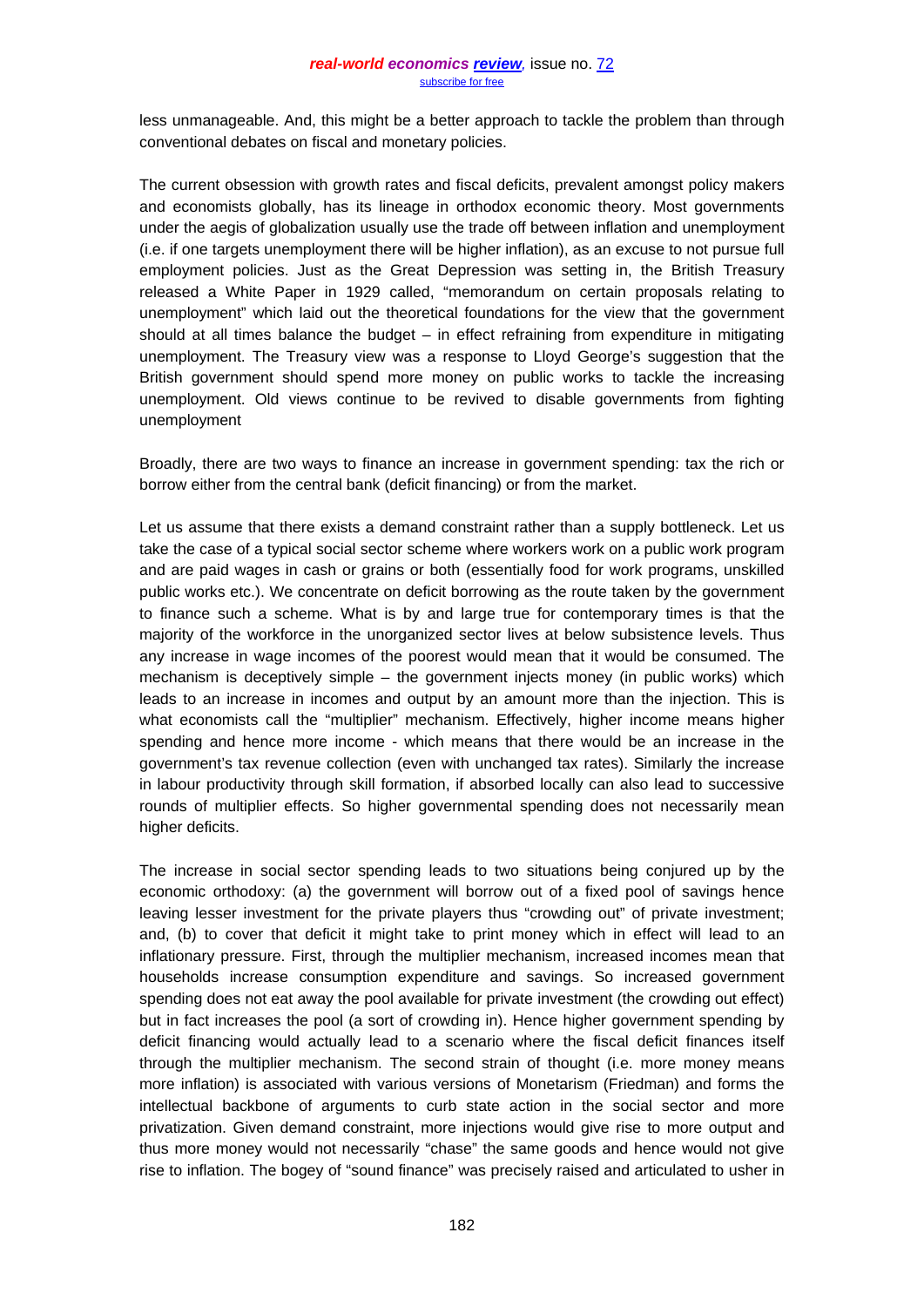neoliberalism in countries across the world which would imply moving away from a full employment objective. Given such a situation the new public works program will have to ensure that it is necessarily a question of destination or who benefits. The next issue is that of enhancing productivity with a major component of it being internalized. The principle of financing should necessarily follow form the principle distinguishing inclusion from exclusion. Regarding the problems of social exclusion one needs to revisit the importance of the social wage. If the focus is on citizens and the processes that lead to their social exclusion, then the social wage would be comprising of (but not limited to) a guaranteed income, universalized healthcare, public transportation, educational aid etc. – steps that will lead to a amelioration of exclusionary outcomes. The social wage has traditionally been used by early social democratic parties, especially in Scandinavian countries, and a revival of the concept of social wages in contemporary times would be particularly effective in containing the devastating effects of inflation.

## **6. Conclusion**

Apart from the productivity enhancing benefits of public works programs, the other social dimension is of inclusion. What we can expect from such programs in contemporary times is the large influx of socially excluded groups especially, women. There are large numbers women who are interested to work, if job is accessible. Large part of potentially active women frustrated of useless job searching, stay at home and become inactive. By implementing public work schemes in backward regions, considerable number of such women will participate in the programs. In fact, such programs will reveal the real number of potential active women. Therefore, it is necessary to design special jobs in health clinics, child and elderly care centres, projects' accounting and supervision for educated and less educated women, especially women head of households. While, such works will empower women in deprived regions, it alone cannot reduce women's unemployment and underemployment rates considerably; as many women will enter the labour market in the areas that new job opportunities will emerge.

For millions of unemployed and underemployed workers decent living is out of reach. Although, pro-growth, pro-private investment strategy has failed in sufficient job provision in the past three decades, it has still remained the main tool for dealing with serious labour market problems. However, the need to find more sustainable sources of economic growth, particularly through domestic demand and wage-led alternatives, encouraged a group of countries to implement alternative policies, such as public work programs. Post recent global economic downturn, academics and even ILO have insisted that it is crucial to implement a coherent, job-oriented strategy to address the basic needs of millions workers and their families and emphasized that employment and social protection must be at the centre of fiscal stimulus measures to protect the vulnerable groups and reactivate investment and demand. This approach relies on strong positive multiplier effects to create virtuous cycles of employment and productivity growth.

Most developing countries facing labour market crisis, try to change the trend by providing subsidized loans to private sector via state-owned banks. However, generous loans were not successful to generate sufficient employment opportunities. In sluggish economic situation and unfavorable business environment, private sector is not interested in productive investment; and credit facility cannot bond the creditor to use the money in productive and job generating businesses. Escalating unemployment and low-paid insecure jobs and increasing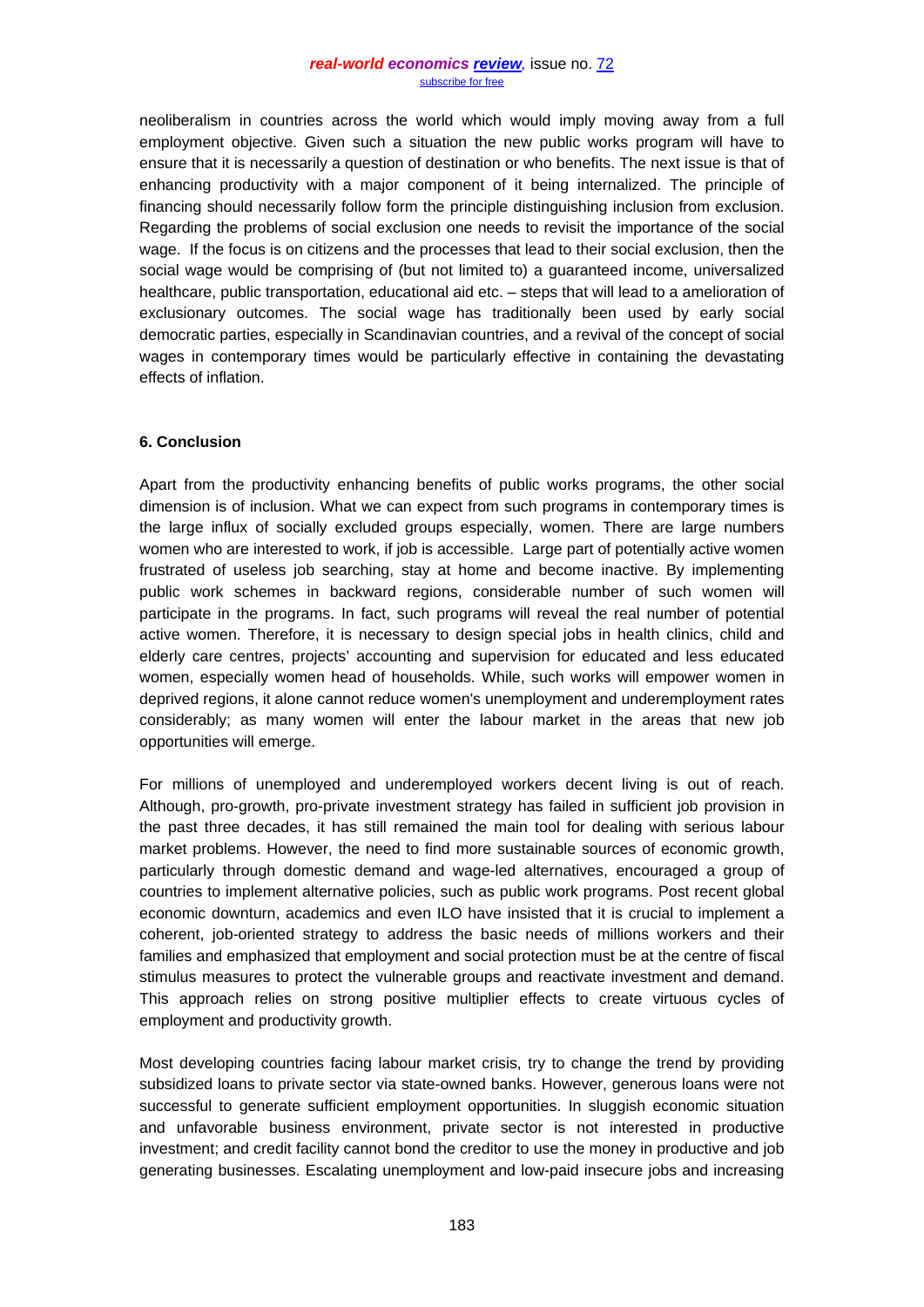concern about economic and social costs of raising poverty force governments to react to these problems by effective policies.

Public work schemes can be the most efficient program to prevent unemployment and income inequality from becoming a social disaster. Public work schemes can be implemented in deprived regions mostly overrepresented by ethnic and religious minorities that suffer badly from chronic unemployment, underemployment and poverty. Public works scheme, with direct involvement of local beneficiaries, can stimulate the economy, create most needed infrastructure, improve the standard of living of people, reduce tensions of exclusion and encourage private investment.

#### **References**

Acharya, S. (2010) Access to Health Care and Patterns of Discrimination: A Case of Dalit Children in Selected Villages of Gujarat and Rajasthan, IIDS-UNICEF Working Paper Series, New Delhi

Bhaduri, A. and S. Marglin (1990) Unemployment and the Real Wage: the Economic Basis for Contesting Political Ideologies, Cambridge Journal of Economics Vol. 14, No. 4, pp. 375-393

Bhaduri, A. (2014) What Remains of the Theory of Demand Management in a Globalizing World? Levy Economics Institute of Bard College, Public Policy Brief, No. 130.

Bhaduri, A. (2006) Employment and Development, Essays from an Unorthodox Perspective, Oxford University Press, New Delhi

Diamond, P. (1982) A Search Equilibrium Approach to the Micro Foundations of Macro-economics, Wicksell Lectures, Cambridge: MIT Press, 1984

Friedman, M. (1968) The Role of Monetary Policy, **American Economic Review**, 58 (1): 1-17.

Hirway, I. (2006) Enhancing Livelihood Security through the National Employment Guarantee Act: Toward Effective Implementation of the Act, Levy Working Paper, No. 437.

ILO (2009) Global Jobs Pact, visited at: [http://www.ilo.org/jobspact/lang--en/index.htm.](http://www.ilo.org/jobspact/lang--en/index.htm)

Iran Statistics Center (2015) Iran Population and Housing Census 2011, visited at: <http://www.amar.org.ir/Portals/1/Iran/90.pdf>

Kahn, R. (1931) The relation of home investment to unemployment, Economic Journal, Vol. XLI, No.162, June 1931, pp.173-98.

Kalecki, M. (1971) Selected Essays on the Dynamics of the Capitalist Economy 1933-1970, Cambridge University Press, London

Keynes, J.M. (1936) The General Theory of Employment, Interest and Money, Cambridge University Press, London

Keynes, J.M. (1937) The general theory of employment, Quarterly Journal of Economics, No. 51, pp. 209-223.

Kregel, J. (2006) Employer of Last Resort as an Alternative Development Strategy, Presentation at The Levy Economics Institute conference on Employment Guarantee Policies – Theory and Practice.

Lucas, R. (1981) Studies in Business Cycle Theory, The MIT Press, Cambridge, MA.

Marx, K. (1956) Capital Volumes 1 & 2, Progress Publishers, Moscow

Minsky, H. (1986) Stabilizing an Unstable Economy, Yale University Press.

Mitchell, W. F. (2001) Fiscal Policy and the Job Guarantee, Centre for Full Employment and Equity Working Paper, No. 01/09, Newcastle University.